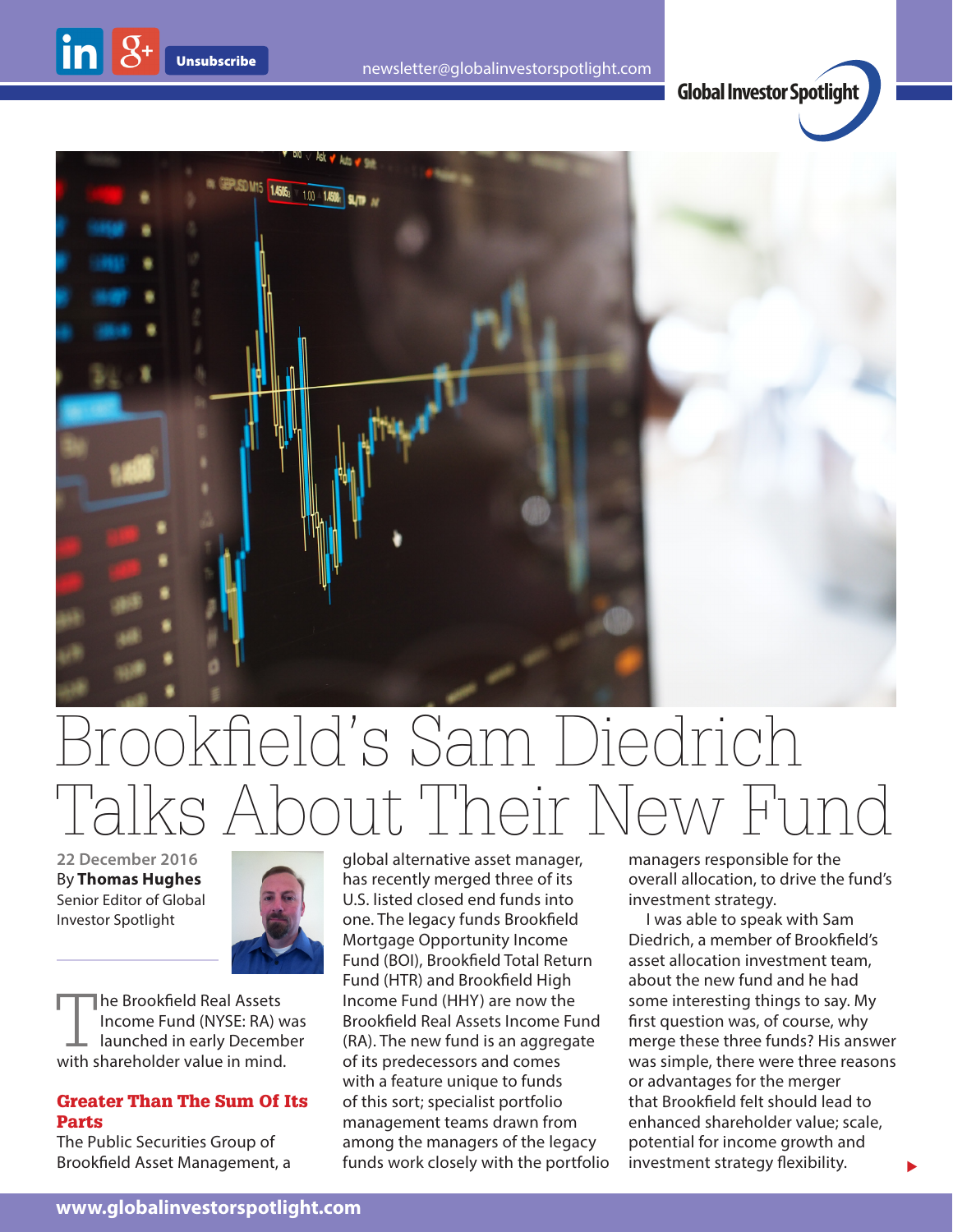**Global Investor Spotlight**

In terms of scale, the legacy funds were each worth between \$200 and \$400 million, the new fund's net asset value is over \$900 million making a much larger, centralized offering with potentially greater visibility. Greater scale leads into their second reason for merging as well; possibility for greater income and growth. One plan in the works includes enhancing the overall yield by selling lower yielding bonds in order to redeploy cash at higher rates of return. Along the way Brookfield hopes to attract the attention of sell-side analysts as well.

t

 All of this is intended to attract new attention, market awareness etc. for the fund. Brookfield believes this new attention should help narrow the spread (discount) of where the fund's market price on the NYSE is trading relative to the fund's net asset value. The discount is running near 13% as of this writing and when asked how much they would like to see it narrow Mr. Diedrich replied "as close to NAV as possible".

## The Strategy

The strategy is simple, invest in securities of real assets companies/ issuers, assets that Brookfield believes tend to generate income, with a focus on infrastructure, real estate and natural resources. The three legacy funds, while focused generally on similar areas, achieved their goals in different ways so that when combined, created a fund with a broad scope and built in investment strategy flexibility. Corporate bonds make up 29% and asset backed securities nearly 63.8% with no single holding equaling more than 2.5% (according to the Fund's first published fact sheet).

Along with investment strategy flexibility, should come, in the words of Mr. Diedrich, "inherent inflation



The strateg<br>
invest in serve<br>
real assets<br>
issuers, a<br>
Brookfield b<br>
to generate i<br>
a focus on ir<br>
real estate Brookfield believes tend real assets companies/ The strategy is simple, invest in securities of issuers, assets that ets that<br>eves tend<br>come, with<br>astructure,<br>d natural<br>res to generate income, with a focus on infrastructure, real estate and natural resources

protection" due to the inflation link real assets have with the economy; typically when inflation rises so do the cash flows of real assets. Managing such a fund, one invested in corporate debt of real assets companies/issuers and mortgage backed securities, is a complex task which is why investment teams from each of the legacy funds were

assembled to provide direction for management of the collective fund.

Income is the focus here, as the name implies, although growth of capital is also targeted. The fund was initiated with a distribution rate of \$0.1990 monthly, or \$2.38 annually. Looking forward, when asked about the future and in particular the future under a Trump administration, Mr. Diedrich's response was that, while it is unclear exactly what will happen next year, the prospect of tax reform, deregulation and infrastructure spending is a positive for the economy and the market, but we'll have to wait until next year to see just how positive. He likened the recent rise in interest rates on the back of the Trump election as similar in scale to the Taper Tantrum of 2013, however with one very notable exception; at that time credit spreads widened as